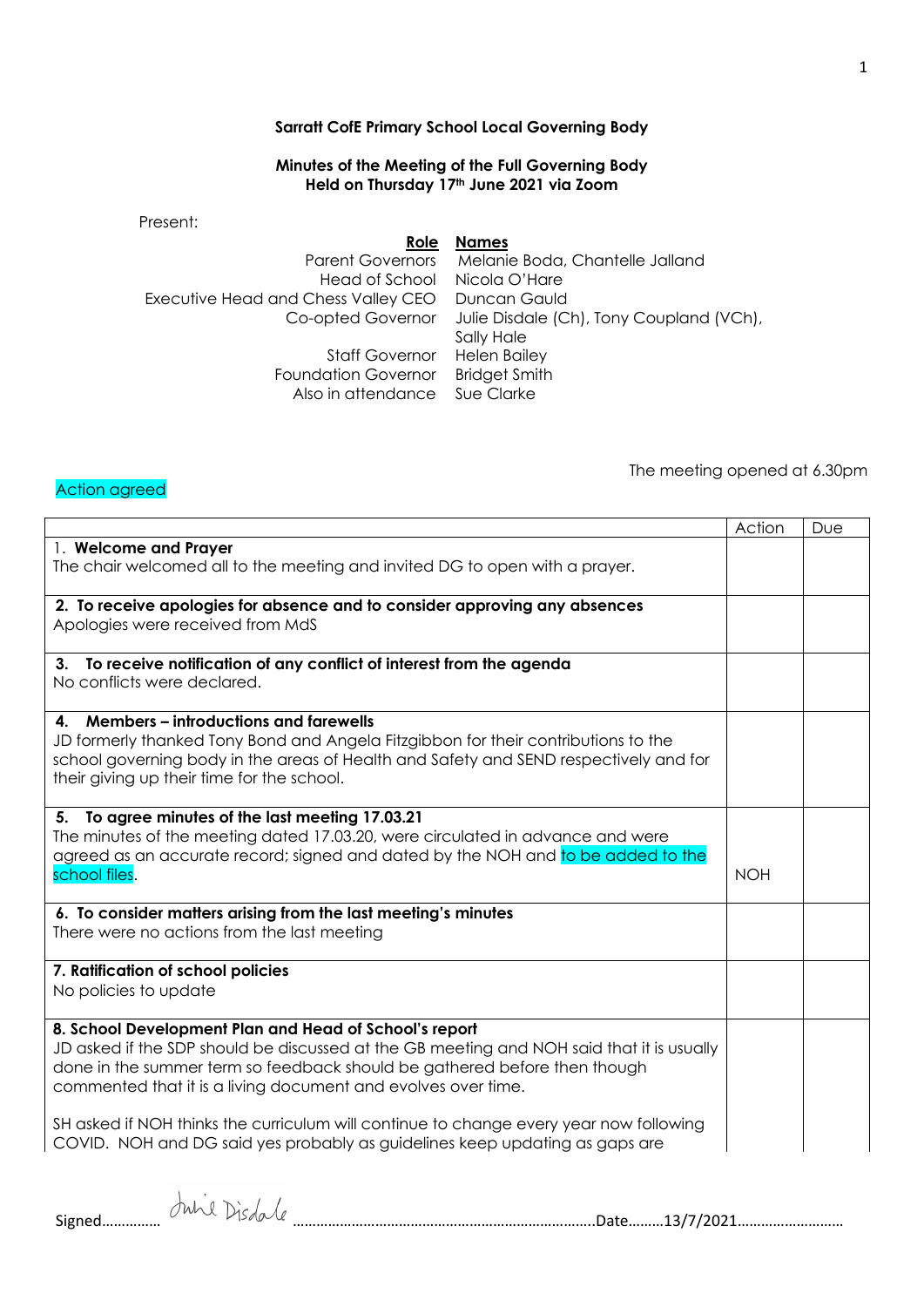| identified and an already full curriculum needs to make room for catch up work. NOH is<br>taking an approach to subjects where things that will be covered a second time in later<br>years are candidates to be dropped in favour of items which need gap filling following<br>the lock downs.                                                                                                                                                                                                                                                              |            |  |
|-------------------------------------------------------------------------------------------------------------------------------------------------------------------------------------------------------------------------------------------------------------------------------------------------------------------------------------------------------------------------------------------------------------------------------------------------------------------------------------------------------------------------------------------------------------|------------|--|
| JD asked how the school was going to manage the phasing back to the lower number<br>of lunchtime supervisors once measures are eased. NOH said that data shows that the<br>increased number of staff around in the lunchtime has had a significant impact on<br>incidents so will be something that they will try to maintain as a 'covid keep' along with<br>some bubbles but perhaps mixing them up once allowed to. NOH added that the main<br>driver was the reduced number of pupils in any one place that seems to have led to<br>these improvements. |            |  |
| SH asked about the numbers for writing for Yr5 only being 60% which NOH explained as<br>being due to the small class size and then the high mobility numbers in that year group.<br>SH said that it would be possible the same could happen to the Yr1 group then since it is<br>similarly sized.                                                                                                                                                                                                                                                           |            |  |
| A question was asked about if all members of the GB should have access to the raw<br>data in the online portals but DG said that in his experience having access without the<br>required training to understand what you are looking at is rarely helpful. DG added that<br>both boards and the MAT need to get this training organised and will organise it. In the<br>mean time, it was agreed that summarised data will be sufficient for now.                                                                                                           | <b>DG</b>  |  |
| It was noted that the next heads report should include a summary of the key data<br>across the school, ideally with a comparison from the previous term's data                                                                                                                                                                                                                                                                                                                                                                                              | <b>NOH</b> |  |
| 9. Safeguarding update from SH                                                                                                                                                                                                                                                                                                                                                                                                                                                                                                                              |            |  |
| SH had a productive call with her counterpart at CC to discuss approaches and good<br>practise. As a result, SH has implemented an audit document into the safeguarding<br>folder on the shared drive to keep a more verbose record of the interactions with the<br>school.                                                                                                                                                                                                                                                                                 |            |  |
| SH is scheduled to meet up with the office team to learn a bit more on the single central<br>record (SCR) system used in Sarratt.                                                                                                                                                                                                                                                                                                                                                                                                                           |            |  |
| JD asked if the building project has any safeguarding related concerns and NOH said it<br>has had almost no impact on the day to day school life for the children.                                                                                                                                                                                                                                                                                                                                                                                          |            |  |
| While discussing training, it was identified that the new members to the GB need to take<br>a safeguarding course (Dan Trueman and Sue Clarke) in the first 6 months of their<br>governance. The course that is recommend is on the Governor Hub and search for<br>'Safeguarding and governance'                                                                                                                                                                                                                                                            | DT, SC     |  |
| 10. Welfare / Pupil Premium update from MB                                                                                                                                                                                                                                                                                                                                                                                                                                                                                                                  |            |  |
| MB reported that the welfare meeting she had was really positive though noted that<br>NOH taking on all the SENCO responsibility due to maternity cover might be leaving her<br>overworked. NOH admitted that things are going a bit slower but that was mostly due<br>to external services being stretched. JD questioned if parents have noticed and NOH<br>said that they have noticed that there is a significant waiting list to get access SENCO<br>resources.                                                                                        |            |  |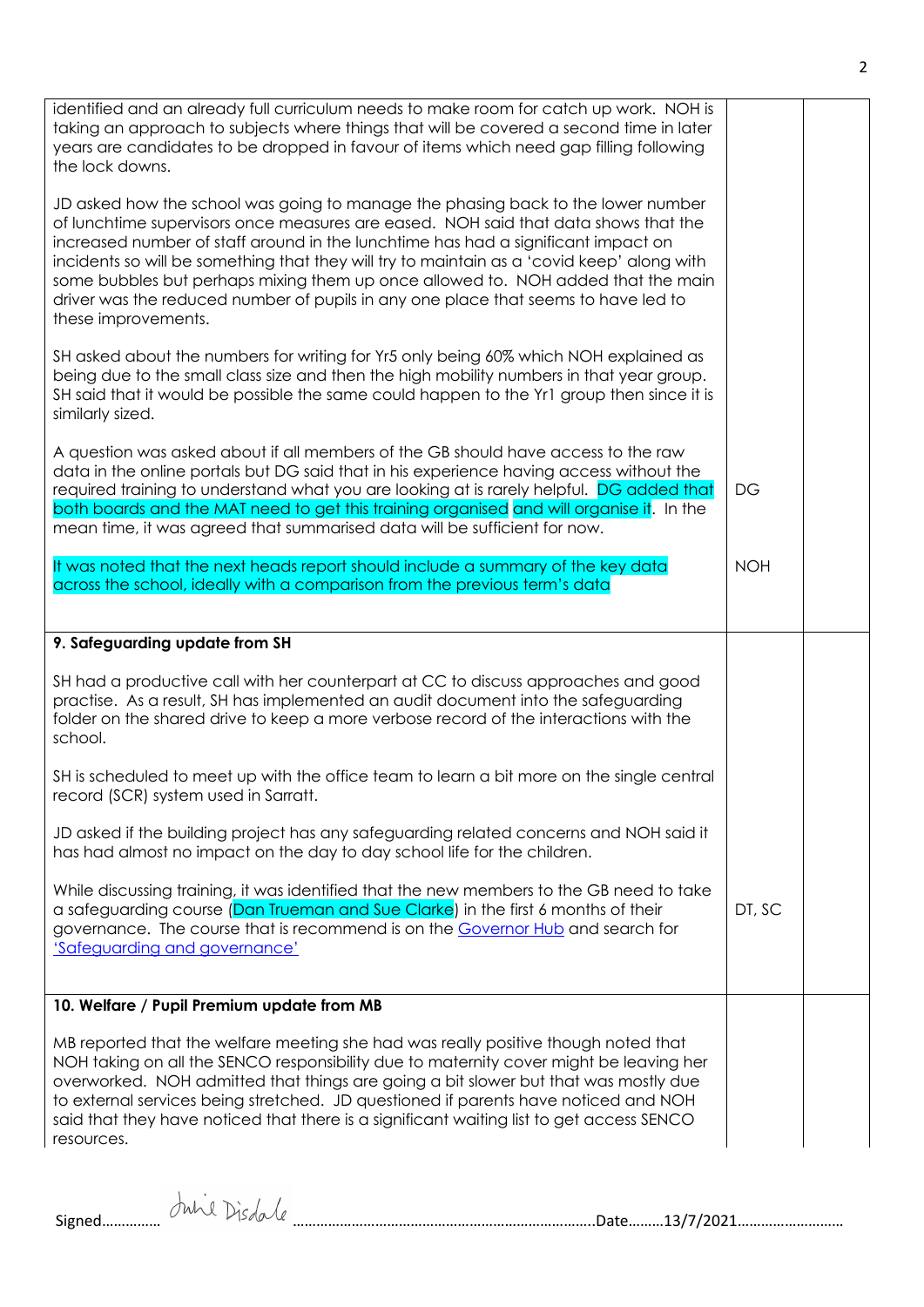| NOH said that the school has noticed the greatest impact of the lockdown has been on<br>the youngest children and to address this the school has updated the plans for the<br>reception and Yr1 curriculum.                                                                                                                                                                                                                                                                           |  |
|---------------------------------------------------------------------------------------------------------------------------------------------------------------------------------------------------------------------------------------------------------------------------------------------------------------------------------------------------------------------------------------------------------------------------------------------------------------------------------------|--|
| MB asked how staffing is looking for next year and NOH said that at the moment the<br>plan is to swap Yr1 and Yr2 teachers and the SLT will meet soon to discuss the best<br>places for the teaching assistants to be allocated. TC asked when parents will find out<br>the teacher allocation and NOH said this should be delivered to parents in the last two<br>weeks of term.                                                                                                     |  |
| MB asked if our good data (showing that our pupils attainment aren't looking too<br>different to pre-covid) is common among other schools? NOH said that this data is<br>comparable for schools in a similar demographic area.                                                                                                                                                                                                                                                        |  |
| BS asked if there were still plans to get a therapy dog and NOH said that a particular<br>dog has been identified but various checks still need to be made.                                                                                                                                                                                                                                                                                                                           |  |
| NOH said that welfare will continue to be an important part of next years development<br>plan.                                                                                                                                                                                                                                                                                                                                                                                        |  |
| JD asked if there are plans to return to in person assemblies in September? NOH said<br>that current guidelines say that current classroom bubbles remain but if this guidance<br>changes then in person assemblies might be possible to bring back.                                                                                                                                                                                                                                  |  |
| 11. Data / Standards / Curriculum update from NOH and JD                                                                                                                                                                                                                                                                                                                                                                                                                              |  |
| JD asked if the last published data is the ones dated 18/19 and the next one will be<br>21/22? This was confirmed by NOH and DG and said it is a shame since our year 6 data<br>would have been incredible with only two children not meeting the level of 'expected'.                                                                                                                                                                                                                |  |
| If we could have published our data then it would have looked like:                                                                                                                                                                                                                                                                                                                                                                                                                   |  |
| Expected: 85% up from 79% in 18/19 data<br>Greater Depth: 24% up from 8% in 18/19 data                                                                                                                                                                                                                                                                                                                                                                                                |  |
| JD shared that the standout metric from the 'Insight Headlines' that was potentially<br>concerning is that there was a drop in reading attainment in Yr6 between Autumn and<br>Spring and wondered if this was just pupil rotation or was the really a drop in<br>attainment?                                                                                                                                                                                                         |  |
| JD asked what came before 'Whole class guided reading? NOH said that previously<br>reading was targeted at various levels of development which meant that the children<br>at the lower levels don't have access to the high level texts and therefore although they<br>would make progress through their current level it was hard for them to step up to the<br>next level. NOH said that whole class guided reading will be brought into all classes<br>from Yr1 up from next year. |  |
| JD asked about provision for music lessons other than just piano. NOH said that the<br>previous service was expensive and only for one year so this was brought in house<br>before the lockdown. SH added that from her experience pupils being taken out of<br>lessons to do their music lessons was very disruptive from a teaching flow point of view<br>and could be worse if those pupils are already trying to catch up.                                                        |  |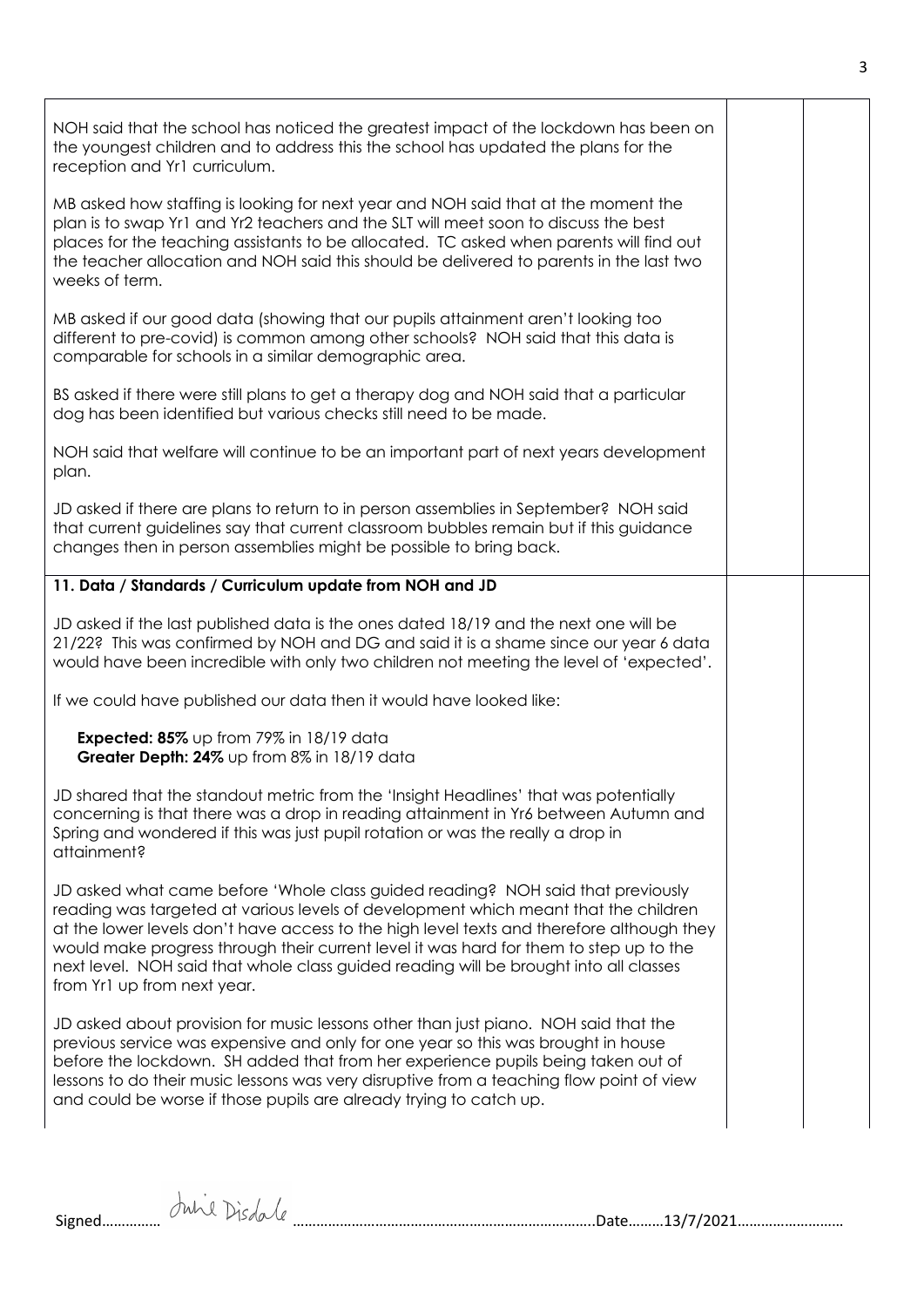| 13. Resources / Budget update from TC                                                                                                                                                                                                                                                                                                                                                                                                                                     |    |  |
|---------------------------------------------------------------------------------------------------------------------------------------------------------------------------------------------------------------------------------------------------------------------------------------------------------------------------------------------------------------------------------------------------------------------------------------------------------------------------|----|--|
| Budget for this year is looking very good and the numbers have been very stable<br>between reforecasts which shows that there are few surprises and the finance function<br>between the school and the MAT is working well.                                                                                                                                                                                                                                               |    |  |
| The latest update to the budget is that we are looking at a surplus of around £11k this<br>year.                                                                                                                                                                                                                                                                                                                                                                          |    |  |
| The safeguarding building works project (improving the entrance to the school) is<br>making good progress and latest update from the co-ordinators after a site visit<br>yesterday is that the project is green for budget and green for timelines meaning that<br>the project is currently 'on programme' and remains in budget.                                                                                                                                         |    |  |
| CJ had a meeting with DG and LS to get an understanding of the Sarratt school finance<br>system and process.                                                                                                                                                                                                                                                                                                                                                              |    |  |
| JD asked if organised trips will be back on from September and NOH said that the<br>school is waiting for guidance to change but said lots of trips have been made locally,<br>for example to the river and to a local Tudor house. MB added that the Sarratt<br>Community Garden has offered to take each class and NOH said that the Sarratt<br>Historical Society have also reached out expressing a desire to produce something with<br>the school about its history. |    |  |
| JD proposed that the school could put a note into Spotlight (the village newsletter) to<br>ask if anyone wants to come forward to work with the school on ideas that can be seen<br>and done locally.                                                                                                                                                                                                                                                                     |    |  |
| JD asked if class contributions will continue next year and NOH said that they had been<br>really successful and also the children having their own stationary works well since they<br>seem to take more care of them than when they were a shared resource.                                                                                                                                                                                                             |    |  |
| JD asked if the new library was going to have a fundraiser. NOH said that there will be a<br>'Buy a Book for School' scheme with a big list of books that are curated by the school<br>and parents and school stakeholders will be given the option to buy items from the list<br>for the school.                                                                                                                                                                         |    |  |
| JD asked if there was a way to stop the high pupil mobility the school seems to have.<br>NOH said that the high mobility, although it has its challenges, is actually quite positive in<br>the school and the children are really inclusive bringing different experiences. NOH also<br>stated that the number of pupils moving in and out is getting less.                                                                                                               |    |  |
| 14. Health and Safety update from TC<br>TB completed his H&S site visit and has posted updated documents to the Google drive,<br>it has been agreed that the report is too onerous and will be much simplified and an<br>example to be shared by CC.                                                                                                                                                                                                                      | DG |  |
| The LGB approved the recommendation of a Sarratt parent – Dan Trueman – to join the<br>LGB as a new associate governor to take over the H&S responsibility following on from TB<br>stepping down from the GB, subject to MAT board approval.                                                                                                                                                                                                                              |    |  |
| TC will produce a living audit list document for H&S similar to the one SH has designed for<br>Safeguarding.                                                                                                                                                                                                                                                                                                                                                              | ТC |  |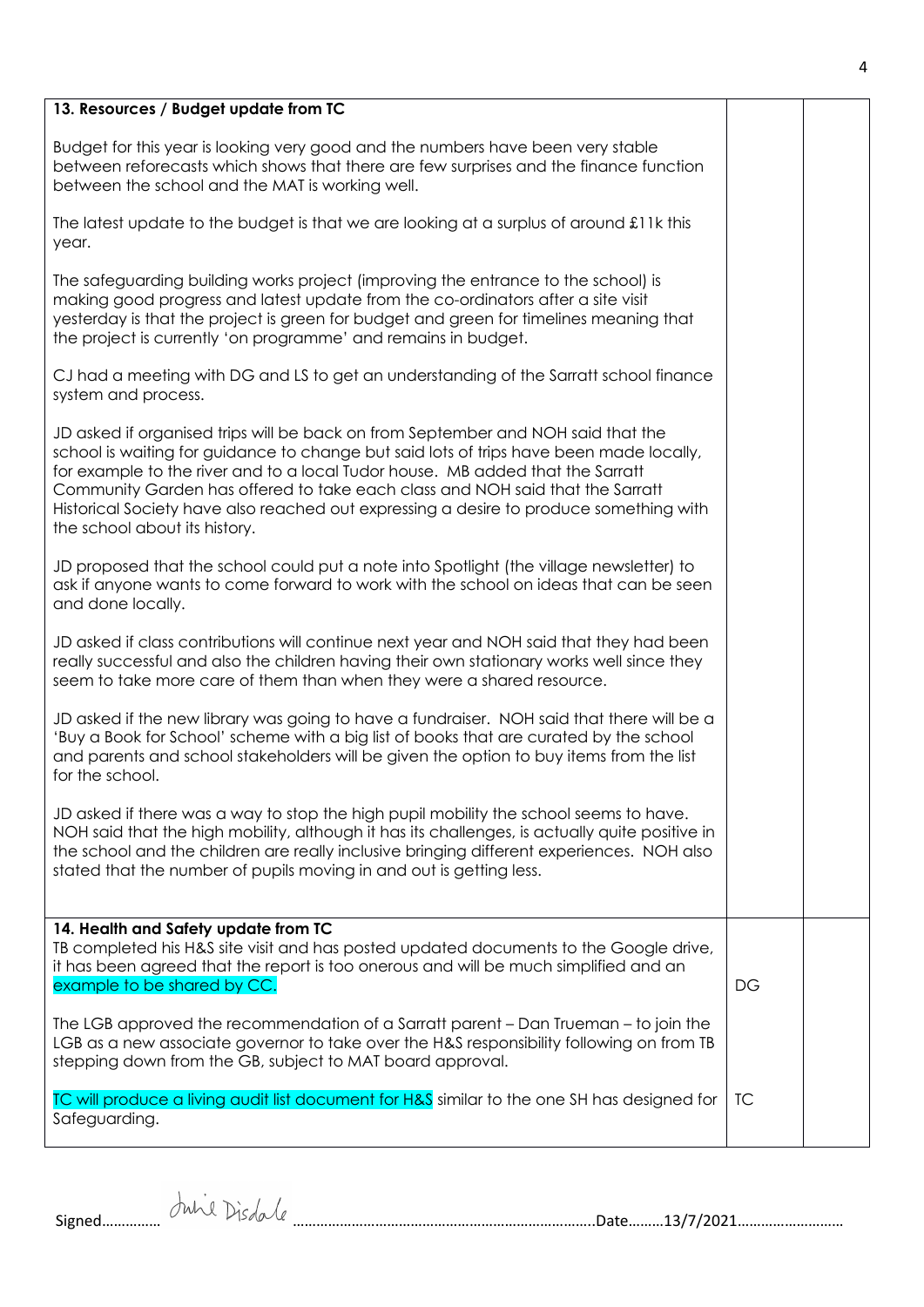| NOH asked if reporting and visit schedule is termly or annual, DG said that you must<br>have an annual report but it is good practice to have a termly visit with a visual health<br>check,                                                                                                                                                                                                                                         |                   |  |
|-------------------------------------------------------------------------------------------------------------------------------------------------------------------------------------------------------------------------------------------------------------------------------------------------------------------------------------------------------------------------------------------------------------------------------------|-------------------|--|
| 15. Church Distinctiveness / SIAMS / ArtsMark update by BS<br>BS commented that the response to the 2017 SIAMS reporting including the ArtsMark is<br>great and the work Mo and the team are doing is phenomenal.                                                                                                                                                                                                                   |                   |  |
| Regarding increasing creativity, culture and wellbeing BS is developing a questionnaire<br>with MdS about the schools Christian Distinctiveness which will go out to pupils, staff and<br>parents before the end of term to feed into next year's plan.                                                                                                                                                                             |                   |  |
| Mo has been working closely with the Palace Theatre in Watford including work towards<br>a pantomime and secret garden.                                                                                                                                                                                                                                                                                                             |                   |  |
| The school is forming a Creativity Leadership Team for the pupils, a bit like a school<br>council, but with the remit of helping lead the school creativitiywise.                                                                                                                                                                                                                                                                   |                   |  |
| NOH mentioned that the recovery curriculum needs to cover experiences that have<br>been missed by the children too, such as not having done a nativity play to a live<br>audience etc.                                                                                                                                                                                                                                              |                   |  |
| SH wished to express thanks on behalf of the whole GB to Mo for the amount of work she<br>is putting into the ArtsMark project.                                                                                                                                                                                                                                                                                                     |                   |  |
| 16. Chair's Business                                                                                                                                                                                                                                                                                                                                                                                                                |                   |  |
| JD reminded all members to complete the Governor survey she shared earlier and also<br>asked all members to identify and reach out to their counterpart in the CC GB to<br>arrange a knowledge exchange.                                                                                                                                                                                                                            | All<br>All        |  |
| Regarding training courses, GovernorHub is the resource the school pays for access to<br>and the 'Virtual' training through there is included in the fee. The face to face training<br>(although it is also provided virtually at the moment) is chargeable, so needs to be<br>authorised before booking onto.                                                                                                                      |                   |  |
| NOH will organise a site visit for new GB members Sue and Chantelle<br>JD will look at dates and put together a site visit program for governors to sign up to visit<br>to observe the day to day running of the school                                                                                                                                                                                                             | <b>NOH</b><br>JD  |  |
| TC and MB need to produce a calendar for the year's Resource and Teaching and<br>Welfare committee meetings based around having minutes written up a week before<br>that terms GB meeting.                                                                                                                                                                                                                                          | TC &<br><b>MB</b> |  |
| <b>17. AOB</b>                                                                                                                                                                                                                                                                                                                                                                                                                      |                   |  |
| The LGB recommend to the MAT board that Sue Clarke joins the LGB in September and<br>sits on the Resource Committee.                                                                                                                                                                                                                                                                                                                |                   |  |
| The school proposed making a small change to its in year admissions process by moving<br>it in-house. Reception admissions will still be dealt with by the LA and the admissions<br>criteria will remains the same but the school believes having in year pupil requests to<br>move to the school dealt with by the internal admin team will be quicker and less prone<br>to LA delays. The GB agreed that this change is sensible. |                   |  |